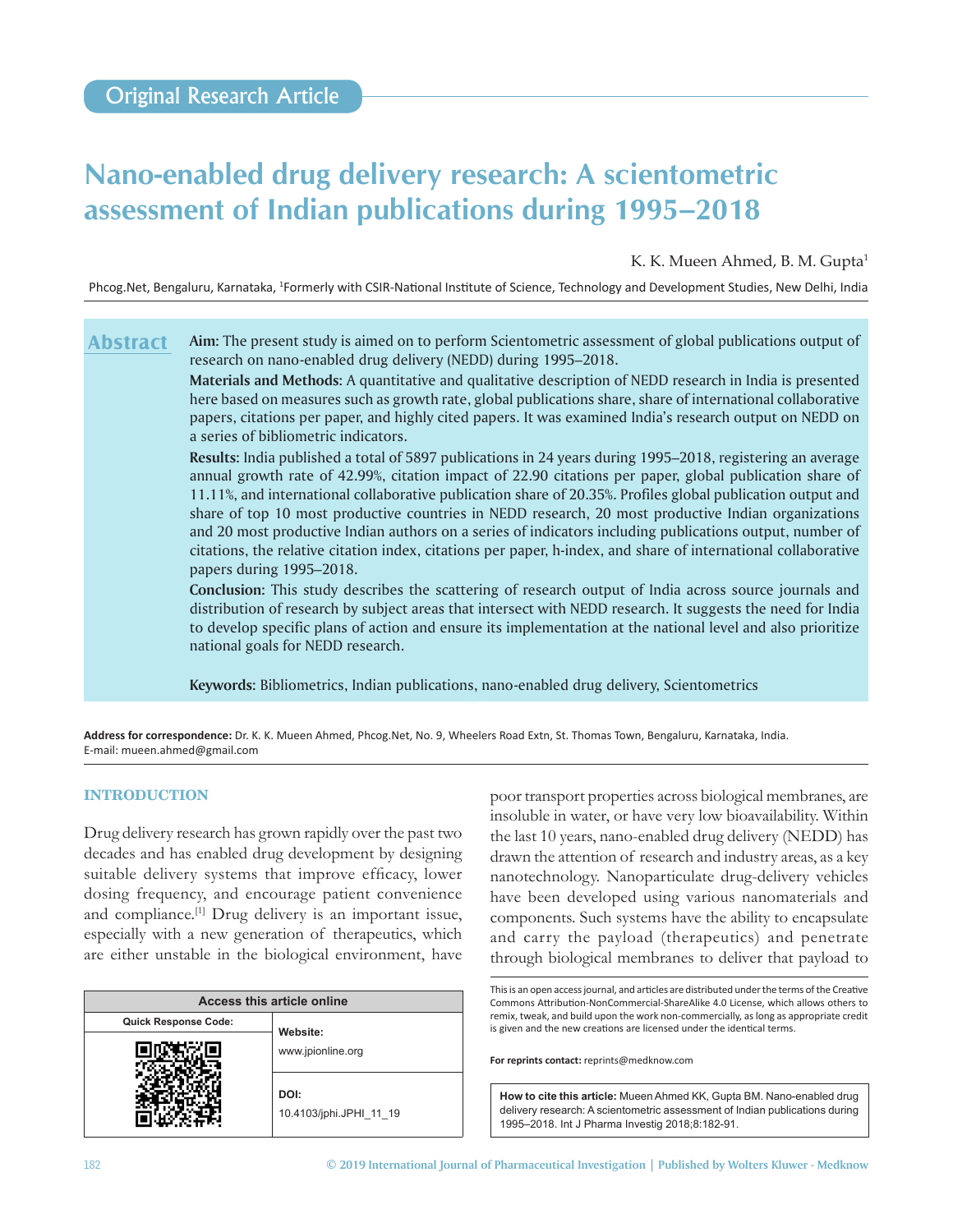specific target disease sites. The outstanding advantage of NEDD is that the applicable nanoparticles can keep the pharmaceutical well protected from degradation and prolong the exposure of the pharmaceutical through controlled release. Thus, NEDD provides a novel approach to medical therapy, including treatment of chronic diseases and genetic disorders.[2]

In the last decade, several drug-delivery technologies have emerged for the development of nanoscale drug delivery devices. The enormous growth of nanotechnology paved ways for the development of advanced drug delivery systems having ultraprecision and control over the release of drugs. Different strategies are adopted to ensure targeted and controlled drug delivery, such as encapsulation, biomarkers, and artificial nanocarriers. Extensive types of nanocarriers (such as nanoparticles, nanowires, nanocages, nanoshells, and nanodiamonds) composed of an assortment of different sizes, shapes, and materials and with various chemical and surface properties, have already been constructed. These nanocarriers normally consist of biological materials or chemically synthesized materials or combination of both, such as dendrimers, protein, lipid, chitosan, lactic acid, polymers, magnetic, fullerenes, quantum dots, carbon, and silica are being developed for various drug-delivery applications.[3]

#### **Literature review**

Only a few scientometric studies are available on drug delivery technology, particularly the NEDD. Robert *et al*. [4] studied the growth of the drug delivery literature published during 1974–2015 from the journals indexed in the Science Citation Index Expanded Database. The growth of publications on drug delivery paralleled the total scientific publications for three decades (1974–2003); however, from 2004 to 2015, it exploded fourfold, while the total increased only 1.75-fold. Industrialized countries(the USA, UK, Germany, Japan, Italy, France, and Canada) were the most prolific during the first decades, but in 2014–2015, China, India, and South Korea ranked 1<sup>st</sup>, 3<sup>rd</sup>, and 4<sup>th</sup>, respectively, among the productive countries. The number of participating countries increased fivefold (from 19 to 96). During the last 15 years, the journals targeted by drug delivery research increased nearly 2.4‑fold (416–1001) and three journals (Journal of Controlled Release, Advanced Drug Delivery Reviews and International Journal of Pharmaceutics) published nearly one‑fifth of the drug delivery research in 2014–2015.

Zhou *et al.*<sup>[5]</sup> described the process of how to derive NEDD-related information from global research and patent databases in an effort to perform a comprehensive

global analysis of research trends and directions, along with collaborative patterns. Yen-Chun *et al*. [6] studied the scientific literature of nanoparticle drug delivery technologies between 2005 and 2014 was reviewed. The visualized cocitation network of its knowledge domain was characterized in terms of thematic concentrations of cocited references and emerging trends of surging keywords and citations to references through a scientometric review. The combined dataset of 25,171 bibliographic records was constructed through topic search and citation expansion to ensure adequate coverage of the field. This study not only facilitated the connection of authors and research themes in the NEDD community, but also demonstrated how research interests and trends evolve over time, which greatly contributes to our understanding of the NEDD knowledge domains. Huang *et al*. [2] used bibliometric and social network analyses, at country, institution, and individual levels, to explore the patterns of scientific networking for a key nanoarea – NEDD. The data for this research come from a global compilation of research publication information on NEDD directed at brain cancer. The authors derive a set of indicators that address multiple facets of research collaboration and knowledge transfer patterns. The study results show that: (i) international cooperation is increasing, but networking characteristics change over time; (ii) highly productive institutions also lead in influence, as measured by citation to their work, with American institutes leading; and (iii) research collaboration is dominated by local relationships, with interesting information available from authorship patterns that go well beyond journal impact factors.

#### **MATERIALS AND METHODS**

#### **Objectives**

NEDD systems are rapidly emerging as a key area for nanotechnology application. Understanding the status and developmental prospects of this area around the world and India, in particular, is important to determine research priorities and to evaluate and direct progress. Global research publication and patent databases provide a reservoir of information that can be tapped to provide intelligence for such needs. The present study is aimed at making a scientometric assessment of India's publications in NEDD systems, indexed in the Scopus database during 1995–2018. The specific objectives are to study:

- The growth and distribution of world and top 10 countries publications
- Indian literature on NEDD research, with particular reference to its publication output, its global publication share, and citation impact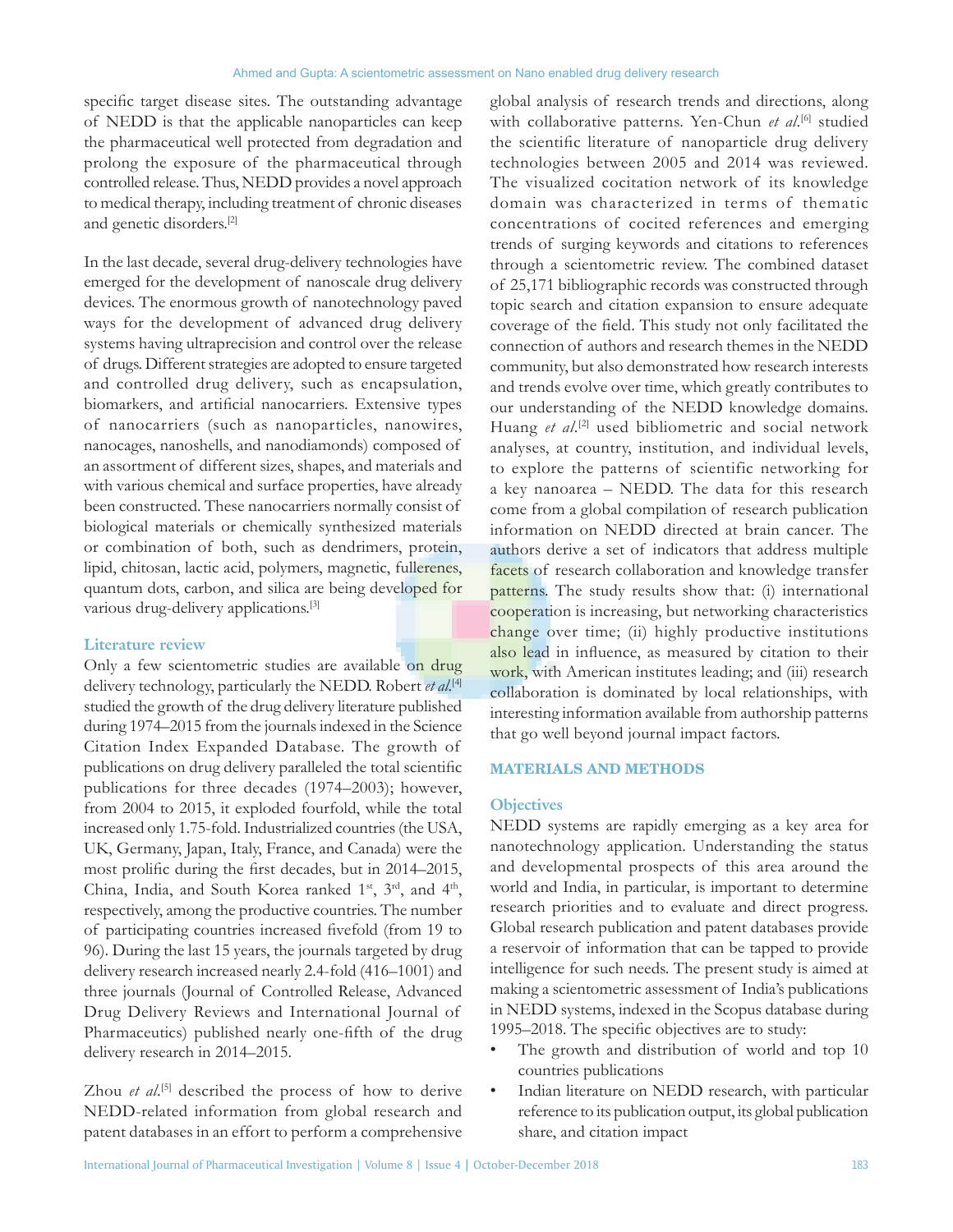- International collaboration and identification of major collaborators with India
- The distribution of India's publication output by broad subject areas and the identification of significant keywords
- The scientometric profile of 10 most productive countries, 20 most productive Indian organizations, and 20 most productive Indian authors
- The leading medium of communication in India and the bibliographic characteristics of highly cited publications by India on NEDD research.

#### **Methodology**

The global publications and of world and of top 10 countries in NEDD research were sourced from the Scopus international database (http://www.scopus.com) using a keywords, "drug delivery" and "Nano\*" for the years 1995–2018. The "Article title" or "Keyword" (As shown in the search string below) tags were searched for the keyword restricting the hit to the period 1995–2018 in "date range tag." This statement became the main search string. The main search string was further restricted to 10 countries one by one in "country tag" for obtaining publication information of these countries (as shown below for India). On further restricting India's main search string (as provided in analytical functions of Scopus database) by "subject area tag," "country tag," "source title tag," "journal title name" and "affiliation tag," statistics on distribution of publications by subject, collaborating countries, author-wise, organization-wise, and journal-wise were citation data was obtained from the date of publication till December 22, 2018.

- KEY("drug delivery" and "Nano\*") OR TITLE("drug delivery" and "Nano\*") AND PUBYEAR > 1994 AND PUBYEAR < 2019
- KEY ("drug delivery" and "Nano\*") OR TITLE ("drug delivery" and "Nano\*") AND PUBYEAR > 1994 AND PUBYEAR < 2019 AND (LIMIT-TO (AFFILCOUNTRY, "India").

#### **Analysis**

NEDD research output consisting of 53,079 global and 5897 Indian publications were derived from Scopus database and studied during 24 years (1995–2018). The annual and cumulative publication output of world and India increased from 48 and 1 in the year 1995 to 95 publications in the year 2018, averaging 25.67% and 42.99% annual growth rate, respectively. The global and Indian cumulative output (computed in 12 years) in NEDD research increased from 3343 and 151 (during 1995–2006) to 49,736 and 5746 (during 2007–2018), registering 1387.77% and 3705.30% growth rates, respectively. India's global share in NEDD research averaged to 11.11% during 1995–2018, which increased from 4.52% during 1995–2006 to 11.55% during 2007–2018. The citation impact of Indian publications on in NEDD research averaged to 22.90 citations per publication (CPP) during 1995–2018, which declined from 150.66 CPP during 1995–2006 to 19.54 CPP during 2007–2018 [Table 1]. Of the total Indian publications output, 66.32% (3911) was published as articles, 24.42% (1440) as reviews, 4.49% (265) as book chapters, 2.63% (155) as conference papers, 0.58% (34) as editorials, 0.56% (33) as articles in press and the rest as short surveys (19 and 0.32%), books and letters (14 and 0.24% each), notes (6 and 0.10%), erratum (4 and 0.07%), and retracted (2 and 0.03%) during 1995–2018.

#### **International collaboration**

About 20.35% (1200) of the total research output by India in NEDD research was published as international collaborative papers during 1995–2018. India's collaborative output increased from 14.57% during 1995–2006 to 20.50% during 2007–2018. The 1200 international collaborative papers by India together received 34013 citations, averaging to 28.34 citations per paper. The leading foreign countries that collaborated with India in NEDD research were: the USA (33.75% publication share), followed by Saudi

|  |  | Table 1: Annual publications output by world and India on |  |  |  |  |
|--|--|-----------------------------------------------------------|--|--|--|--|
|  |  | nano-enabled drug delivery research during 1995-2018      |  |  |  |  |

| <b>Period</b> | <b>World</b> |      |           |            | <b>India</b>            |                |
|---------------|--------------|------|-----------|------------|-------------------------|----------------|
|               | <b>TP</b>    | ТP   | <b>TC</b> | <b>CPP</b> | <b>Percentage</b><br>ТP | <b>ICP (%)</b> |
| 1995          | 48           | 1    | 21        | 21         | 2.08                    |                |
| 1996          | 56           | 3    | 103       | 34.33      | 5.36                    |                |
| 1997          | 74           | 3    | 28        | 9.33       | 4.05                    |                |
| 1998          | 72           | 4    | 50        | 12.50      | 5.56                    |                |
| 1999          | 106          | 2    | 48        | 24.00      | 1.89                    |                |
| 2000          | 97           | 4    | 2853      | 713.25     | 4.12                    |                |
| 2001          | 140          | 4    | 2882      | 720.50     | 2.86                    | 1 (25.00)      |
| 2002          | 211          | 5    | 316       | 63.20      | 2.37                    | 0(0.00)        |
| 2003          | 284          | 10   | 1461      | 146.10     | 3.52                    | 1(10.00)       |
| 2004          | 505          | 27   | 6467      | 239.52     | 5.35                    | 6(22.22)       |
| 2005          | 753          | 35   | 3526      | 100.74     | 4.65                    | 7(20.00)       |
| 2006          | 997          | 53   | 4994      | 94.23      | 5.32                    | 7(13.21)       |
| 2007          | 1286         | 82   | 7536      | 91.90      | 6.38                    | 12 (14.63)     |
| 2008          | 1772         | 121  | 8296      | 68.56      | 6.83                    | 18 (14.88)     |
| 2009          | 2217         | 183  | 9422      | 51.49      | 8.25                    | 35 (19.13)     |
| 2010          | 2863         | 298  | 17,239    | 57.85      | 10.41                   | 53 (17.79)     |
| 2011          | 3262         | 428  | 12,057    | 28.17      | 13.12                   | 70 (16.36)     |
| 2012          | 3995         | 455  | 13,116    | 28.83      | 11.39                   | 68 (14.95)     |
| 2013          | 4579         | 567  | 12,052    | 21.26      | 12.38                   | 98 (17.28)     |
| 2014          | 5017         | 591  | 12,458    | 21.08      | 11.78                   | 106 (17.94)    |
| 2015          | 5453         | 662  | 8644      | 13.06      | 12.14                   | 143 (21.60)    |
| 2016          | 5943         | 797  | 7243      | 9.09       | 13.41                   | 172 (21.58)    |
| 2017          | 6340         | 754  | 3255      | 4.32       | 11.89                   | 189 (25.07)    |
| 2018          | 7009         | 808  | 976       | 1.21       | 11.53                   | 214 (26.49)    |
| 1995-2006     | 3343         | 151  | 22,749    | 150.66     | 4.52                    | 22 (14.57)     |
| 2007-2018     | 49,736       | 5746 | 112.294   | 19.54      | 11.55                   | 1178 (20.50)   |
| 1995-2018     | 53,079       | 5897 | 135,043   | 22.90      | 11.11                   | 1200 (20.35)   |

TP: Total paper, TC: Total citation, CPP: Citations per paper, ICP: International collaborative paper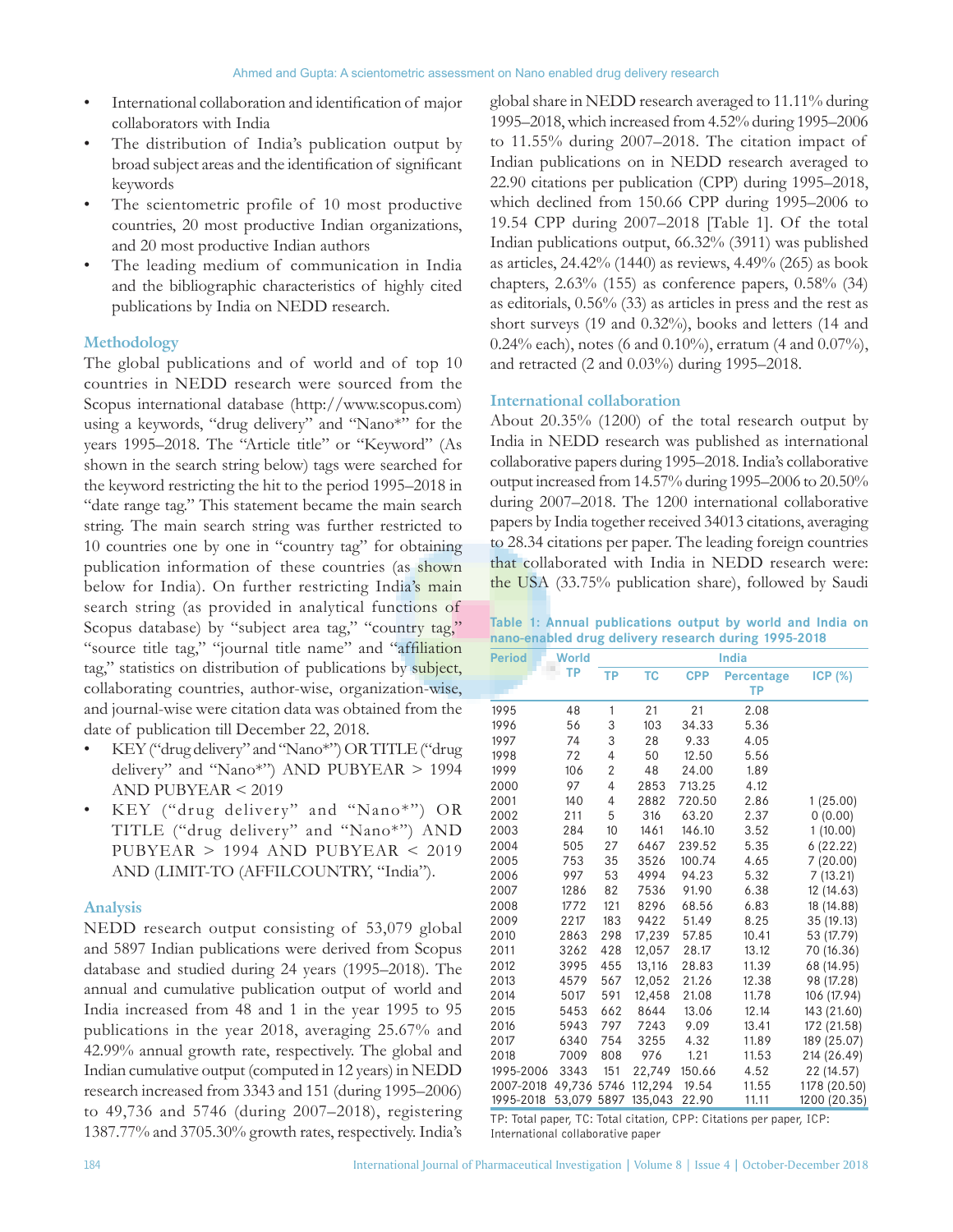Arabia (13.42%), Malaysia and South Korea (7.58% each), Australia (6.33%), Japan, Canada, Germany, the UK, and South Africa (from 3.33% to 4.67%) during 1995–2018. India's international collaborative publications (ICP) share showed increase in Saudi Arabia, Malaysia, South Korea, the UK, South Africa, and Australia (from 1.82% to 13.67%), as against decrease in the USA, Canada, Germany, and Japan (from 4.51% to 21.18%) from 1995–2006 to 2007–2018 [Table 2].

## **Top productive countries contribution in global nano‑enabled drug delivery research**

The global NEDD research witnessed the participation of 134 countries during 1995–2018, of which 80 countries contributed 1–50 papers each, 7 countries 51–100 papers each, 24 countries 101–500 papers each, 9 countries 501–1000 papers each, 12 countries 1001–5000 papers each, and 2 countries 12,092–13,244 papers each. However, the top 10 countries together alone accounted for 85.04% global publication share during 1995–2018, which showed increase from 82.08% during 1995–2006 to 85.24% during 2007–2018. Individually, the top 10 countries publications ranged from 1839 to 13244 and accounted for 3.46%–24.95% of global publication share during 1995–2018. The USA, among top countries, accounted for the largest publication share (24.95%), followed by China (22.78%), India (11.11%), Germany, the UK, South Korea, and Italy (from 4.00% to 4.58%) and Iran, Japan, and France (from 3.46% to 3.86%) during 1995–2018. Four countries which showed increase in their global publication share (from 0.08% to 115.28%) in 12 years were: China, India, Iran, and Italy, as against six countries, namely, the USA, France, Germany, Japan. The UK and South Korea showing decrease in their global publication share (from 1.27% to 6.80%) from 1995–2006 to 2007–2018 [Table 3].

## **Subject‑wise distribution of Indian research on nano‑enabled drug delivery research**

NEDD research output from India published during 1995–2018 was classified under seven broad subjects (as defined by Scopus database) during 1995–2018. Pharmacology, toxicology, and pharmaceutics accounted for the largest publication share (53.72%), followed by biochemistry, genetics and molecular biology (27.51%), materials science (25.57%), engineering (22.01%), chemical engineering (20.89%), medicine (19.50%),

**Table 2: Publication share of leading foreign countries in India's collaborative papers output in nano-enabled drug delivery research during 1995-2018**

| <b>Serial number</b> | <b>Collaborative country</b> | <b>Number of ICP</b> |           |           |           | <b>Share of ICP</b> |           |  |  |
|----------------------|------------------------------|----------------------|-----------|-----------|-----------|---------------------|-----------|--|--|
|                      |                              | 1995-2006            | 2007-2018 | 1995-2018 | 1995-2006 | 2007-2018           | 1995-2018 |  |  |
|                      | <b>USA</b>                   | 12                   | 393       | 405       | 54.55     | 33.36               | 33.75     |  |  |
| 2                    | Saudi Arabia                 |                      | 161       | 161       | 0.00      | 13.67               | 13.42     |  |  |
| 3                    | Malaysia                     |                      | 91        | 91        | 0.00      | 7.72                | 7.58      |  |  |
| 4                    | South Korea                  |                      | 91        | 91        | 0.00      | 7.72                | 7.58      |  |  |
| 5                    | Australia                    |                      | 75        | 76        | 4.55      | 6.37                | 6.33      |  |  |
| 6                    | Japan                        |                      | 54        | 56        | 9.09      | 4.58                | 4.67      |  |  |
|                      | Canada                       | 4                    | 50        | 54        | 18.18     | 4.24                | 4.50      |  |  |
| 8                    | Germany                      |                      | 48        | 50        | 9.09      | 4.07                | 4.17      |  |  |
| 9                    | UK                           |                      | 48        | 48        | 0.00      | 4.07                | 4.00      |  |  |
| 10                   | South Africa                 |                      | 40        | 40        | 0.00      | 3.40                | 3.33      |  |  |
| Indian total         |                              | 22                   | 1178      | 1200      |           |                     |           |  |  |

ICP: International collaborative paper

#### **Table 3: Publication output and global publication share (percentage) of top 10 most productive countries in nano-enabled drug delivery research during 1995-2018**

| <b>Serial number</b> | Name of the country                      |             | <b>Number of papers</b> |           |           | <b>Share of papers</b> |           |
|----------------------|------------------------------------------|-------------|-------------------------|-----------|-----------|------------------------|-----------|
|                      |                                          | 1995-2006   | 2007-2018               | 1995-2018 | 1995-2006 | 2007-2018              | 1995-2018 |
|                      | USA                                      | 1047        | 12,197                  | 13,244    | 31.32     | 24.52                  | 24.95     |
| 2                    | China                                    | 283         | 11,809                  | 12,092    | 8.47      | 23.74                  | 22.78     |
| 3                    | India                                    | 151         | 5746                    | 5897      | 4.52      | 11.55                  | 11.11     |
| 4                    | Germany                                  | 284         | 2147                    | 2431      | 8.50      | 4.32                   | 4.58      |
| 5                    | UK                                       | 206         | 2111                    | 2317      | 6.16      | 4.24                   | 4.37      |
| 6                    | South Korea                              | 122         | 1183                    | 1305      | 3.65      | 2.38                   | 2.46      |
|                      | Italy                                    | 131         | 1990                    | 2121      | 3.92      | 4.00                   | 4.00      |
| 8                    | Iran                                     | $\mathsf Q$ | 2038                    | 2047      | 0.27      | 4.10                   | 3.86      |
| 9                    | Japan                                    | 240         | 1608                    | 1848      | 7.18      | 3.23                   | 3.48      |
| 10                   | France                                   | 271         | 1568                    | 1839      | 8.11      | 3.15                   | 3.46      |
| Total                |                                          | 2744        | 42,397                  | 45.141    | 82.08     | 85.24                  | 85.04     |
| World total          |                                          | 3343        | 49,736                  | 53,079    |           |                        |           |
|                      | Share of top 10 countries in world total | 82.08       | 85.24                   | 85.04     |           |                        |           |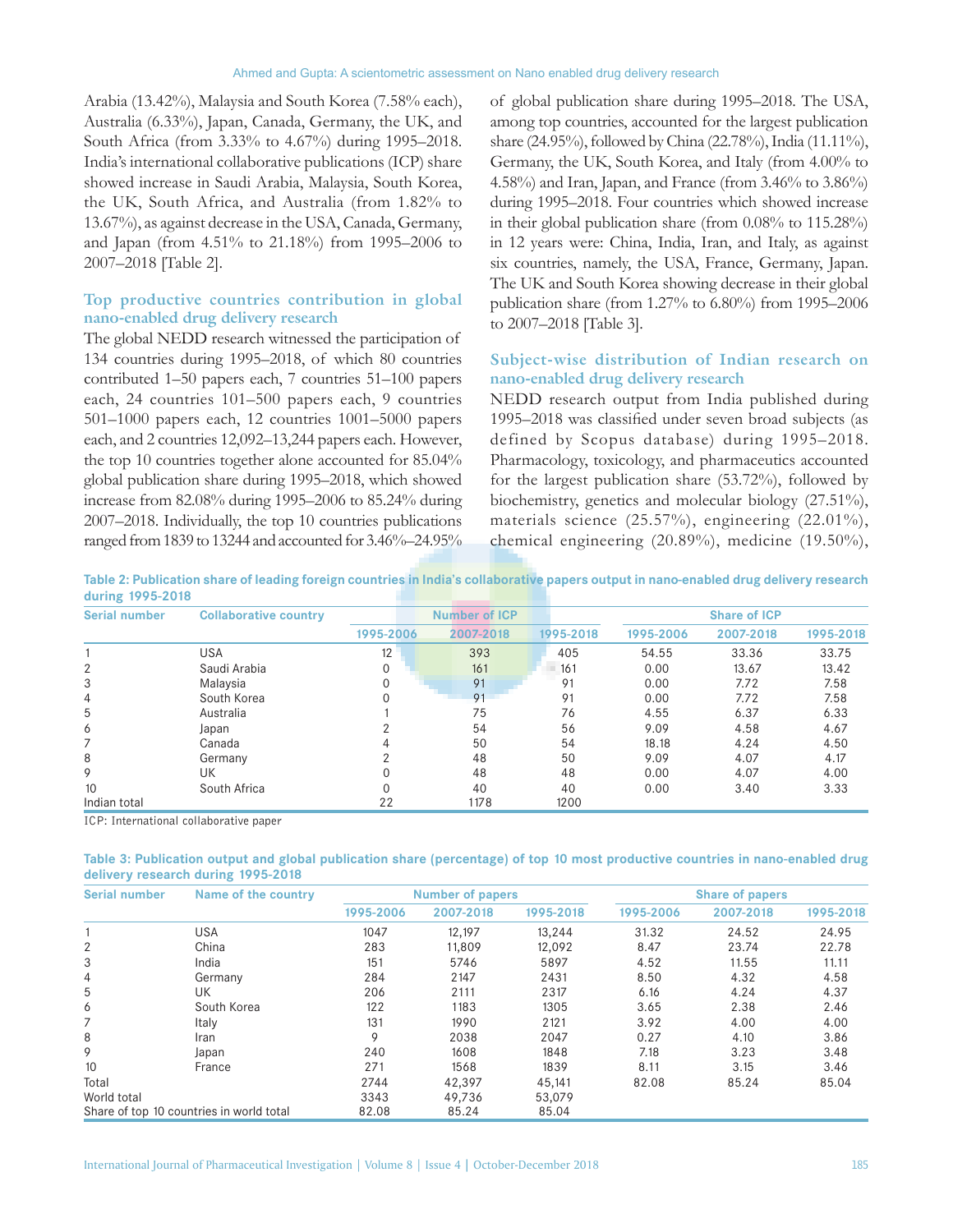and chemistry (19.31%) during 1995–2018. The activity index showed increase in publication activity in engineering, materials science, chemical engineering, biochemistry, genetics and molecular biology, medicine, and chemistry (from 14.66 to 59.40), as against decrease in pharmacology, toxicology, and pharmaceutics by 21.35 from 1995–2006 to 2007–2018. The average value of activity index is 100. Chemical engineering registered the highest citation per paper (28.43), followed by pharmacology, toxicology and pharmaceutics (24.08), biochemistry, genetics and molecular biology (27.51), chemistry (27.11), materials science (24.72), medicine (19.12), and engineering (18.05) during 2008–2017 [Table 4].

#### **Significant keywords**

Around 108 significant keywords have been identified from the literature which through light on the research trends in NEDD research, including different types of nanocarriers along with materials used, target therapies for different diseases, types of pharmaceuticals, and various medicines used. These keywords are listed in Table 5 in the decreasing order of the frequency of their occurrence in the literature during 1995–2018 [Table 5].

## **Contribution and citation impact of top 20 most productive Indian organizations**

Six hundred and fifty-eight organizations participated in Indian NEDD research, of which 472 organizations contributed 1–10 papers each, 93 organizations 11–20 papers each, 34 organizations 21–30 papers each, 68 organizations 21–50 papers each, 22 organizations 51–100 papers each, 10 organizations 101–200 papers each, and 3 organizations 201–278 papers each. Of the 658 participating organizations, the 20 most productive organizations in NEDD research together contributed 2360 publications (40.02% share) and 70,329 citations (52.08% share) in India's output during 1995–2018. Individually, the top 20 organizations contribution varied from 67 to 304 in 24 years. Only four organizations registered productivity rate above the group average of 118 per organization: Jamia

Hamdard University, Delhi (304 papers); Dr. Harisingh Gour University, Sagar, M.P. (278 papers); Panjab University, Chandigarh (169 papers); and University of Delhi (142 papers). Only ten organizations registered citation impact and Relative Citation Index above the group average of 29.80 CPP and 1.30: National Institute of Pharmaceutical Education and Research, Mohali (73.87 and 3.23); Indian Institute of Technology, Kharagpur (40.11 and 1.75); Dr. Harisingh Gour University, Sagar, M.P. (38.82 and 1.70); M.S. University of Baroda (36.18 and 1.58); Amrita Institute of Medical Sciences, Coimbatore (34.39 and 1.50); Institute of Chemical Technology, Mumbai (34.37 and 1.50); Amrita Vishwa Vidyalayam University, Kochi (33.99 and 1.48); Institute of Nuclear Medicine and Allied Sciences, Delhi (33.60 and 1.47); University of Delhi (30.39 and 1.33); and Banaras Hindu University, Varanasi (29.88 and 1.30). Ten organizations registered ICP above the group average of 21.95%: Indian Institute of Science, Bengaluru (38.81%); University of Delhi (32.39%), Indian Institute of Chemical Technology, Hyderabad (29.41%); Amrita Institute of Medical Sciences, Coimbatore (29.03%); Jamia Hamdard University, Delhi (28.29%); Banaras Hindu University, Varanasi (27.10%); National Institute of Pharmaceutical Education and Research, Mohali (26.73%); Amrita Vishwa Vidyalayam University, Kochi (25.32%); Indian Institute of Technology, Mumbai (24.11%); and Indian Institute of Technology, BHU, Varanasi (22.34%) during 1995–2018 [Table 6].

## **Contribution and citation impact top 20 most productive Indian authors**

Eight hundred and eleven authors participated in Indian NEDD research, of which 743 authors contributed 1–10 papers each, 139 authors 11–20 papers each, 47 authors 21–50 papers each, 11 authors 51–100 papers each, and 1 author 101–109 papers. Of the 811 participating organizations, the top 20 most productive authors contributed 37–109 papers each and together they contributed 1157 papers(19.62%) and received 41,825 citations (30.97%) during 1995–2018. Nine authors registered publication productivity above the group

| Table 4: Subject-wise breakup of India's publications on nano-enabled drug delivery research during 1995-2018 |  |  |  |  |
|---------------------------------------------------------------------------------------------------------------|--|--|--|--|
|---------------------------------------------------------------------------------------------------------------|--|--|--|--|

| Serial number | Subject*                                         |           | <b>Number of papers (TP)</b> |              |           | <b>Activity index</b> | ТC        | <b>CPP</b> | TP (%) |  |
|---------------|--------------------------------------------------|-----------|------------------------------|--------------|-----------|-----------------------|-----------|------------|--------|--|
|               |                                                  | 1995-2006 | 2007-2018                    | 1995-2018    | 1995-2006 | 2007-2018             | 1995-2018 |            |        |  |
|               | Pharmacology, toxicology, and<br>pharmaceutics   | 98        | 3070                         | 3168         | 120.81    | 99.45                 | 76,279    | 24.08      | 53.72  |  |
| 2             | Biochemistry, genetics, and<br>molecular biology | 35        | 1587                         | 1622         | 84.27     | 100.41                | 44,066    | 27.17      | 27.51  |  |
| 3             | Materials science                                | 23        | 1485                         | 1508         | 59.56     | 101.06                | 37.273    | 24.72      | 25.57  |  |
| 4             | Engineering                                      | 14        | 1284                         | 1298         | 42.12     | 101.52                | 23,431    | 18.05      | 22.01  |  |
| 5             | Chemical engineering                             | 24        | 1208                         | 1232         | 76.08     | 100.63                | 35,028    | 28.43      | 20.89  |  |
| 6             | Medicine                                         | 25        | 1125                         | 1150         | 84.90     | 100.40                | 21,993    | 19.12      | 19.50  |  |
| World output  | Chemistry                                        | 25<br>151 | 1114<br>5746                 | 1139<br>5897 | 85.72     | 100.38                | 30,878    | 27.11      | 19.31  |  |

There is overlapping of literature covered under various subjects. TP: Total paper, TC: Total citation, CPP: Citations per paper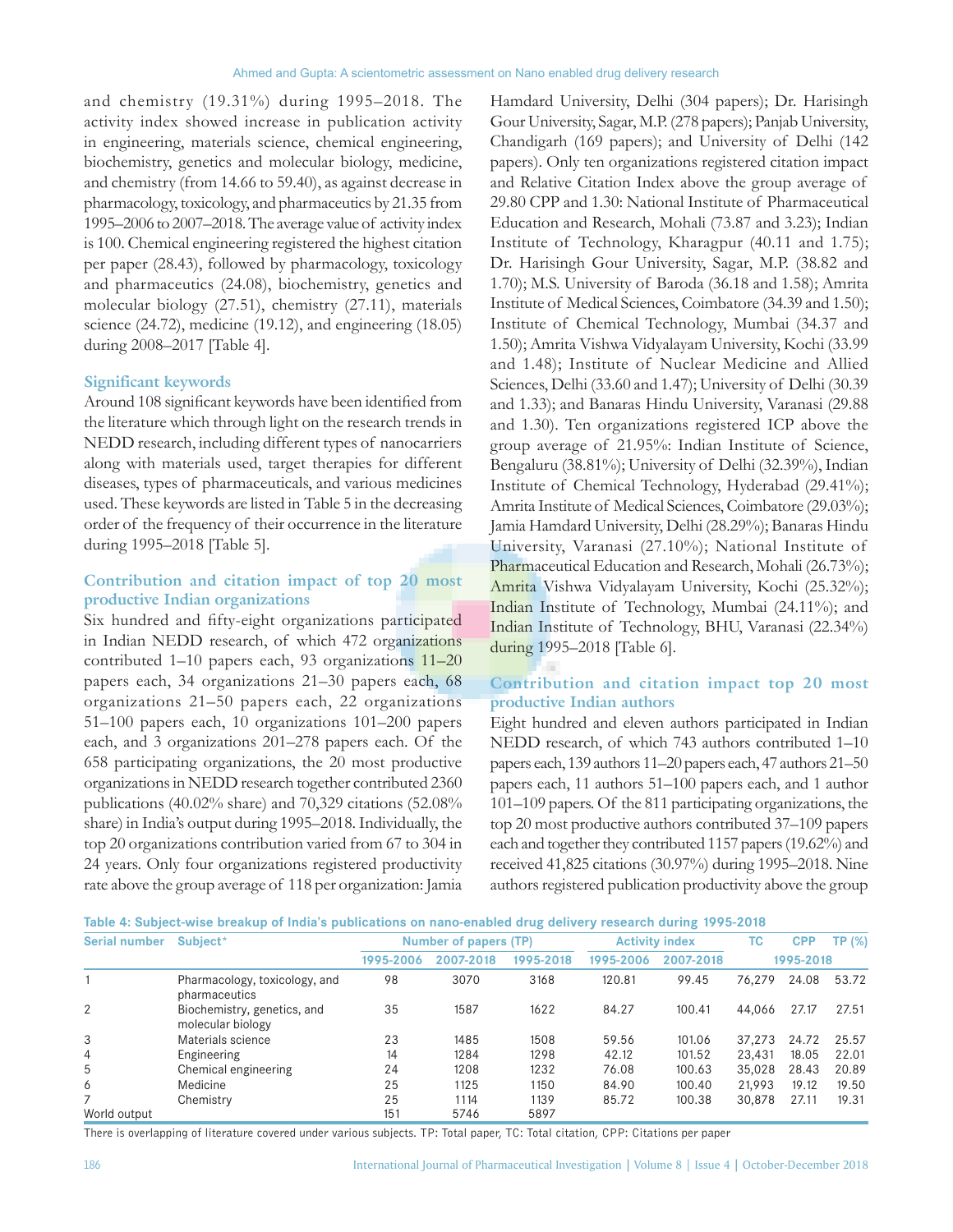| <b>Serial</b><br>number  | Name of keyword Frequency           |      | number | Serial Name of keyword       | <b>Frequency</b> | number | Serial Name of keyword                          | <b>Frequency</b> |
|--------------------------|-------------------------------------|------|--------|------------------------------|------------------|--------|-------------------------------------------------|------------------|
| $\mathbf{1}$             | Drug delivery<br>systems            | 4349 | 37     | Nano-medicine                | 430              | 73     | Biodegradability                                | 233              |
| 2                        | Nanoparticles                       | 3267 | 38     | Cell line tumor              | 425              | 74     | Quantum dots                                    | 217              |
| 3                        | Particle size                       | 2216 | 39     | Nanomaterial                 | 418              | 75     | Polyglycolic acid                               | 207              |
| $\overline{\mathcal{L}}$ | Drug delivery                       | 1607 | 40     | Lipids                       | 413              | 76     | Silver nanoparticles                            | 202              |
| 5                        | Drug formulation                    | 1572 | 41     | Drug penetration             | 406              | 77     | Pegylate or PEG                                 | 178              |
| 6                        | Drug release                        | 1479 | 42     | Drug distribution            | 399              | 78     | Polyglyactin                                    | 178              |
| $\overline{7}$           | Drug carrier                        | 1472 | 43     | Anti-neoplastic<br>activity  | 395              | 79     | Polyglycolic acid                               | 177              |
| 8                        | In vitro study                      | 1469 | 44     | Polyglactin                  | 393              | 80     | Cyclodextrin                                    | 172              |
| 9                        | Zeta potential                      | 1066 | 45     | Macrogol                     | 385              | 81     | Polylactic acid-polyglycolic<br>acid copolymers | 165              |
| 10                       | Polymer                             | 986  | 46     | Drug absorption              | 382              | 82     | SiRNA or small interfering<br><b>RNA</b>        | 155              |
| 11                       | Nanotechnology                      | 896  | 47     | Surfactant                   | 382              | 83     | Polycaprolactone                                | 149              |
| 12                       | Drug solubility                     | 891  | 48     | Metal nanoparticles          | 367              | 84     | Magnetic nanoparticles                          | 148              |
| 13                       | Liposomes                           | 872  | 49     | Controlled drug<br>release   | 361              | 85     | Chitin                                          | 143              |
| 14                       | Nano bioavailability                | 855  | 50     | Gold nanoparticles           | 353              | 86     | Alginic acid                                    | 126              |
| 15                       | Nano carrier                        | 817  | 51     | Dendrimer                    | 352              | 87     | Nanomagnetics                                   | 118              |
| 16                       | Chitosan                            | 789  | 52     | Nanostructure                | 345              | 88     | Polymeric nanoparticles                         | 112              |
| 17                       | In vivo study                       | 784  | 53     | Peptid                       | 334              | 89     | <b>DNA</b>                                      | 108              |
| 18                       | Biocompatibility                    | 754  | 54     | Polymerization               | 317              | 90     | Hyaluronic acid                                 | 95               |
| 19                       | Scanning electron<br>microscopy     | 706  | 55     | Proteins                     | 316              | 91     | Colloid                                         | 9                |
| 20                       | Nano-encapsulation                  | 680  | 56     | Conjugation                  | 316              | 92     | Iron oxide particles                            | 72               |
| 21                       | Encapsulation                       | 668  | 57     | Drug synthesis               | 316              | 93     | Diagnostic imaging                              | 70               |
| 22                       | Targeted drug<br>delivery           | 650  | 58     | Curcumin                     | 313              | 94     | Metal nanoparticles                             | 70               |
| 23                       | Cytotoxicity                        | 642  | 59     | Pathology                    | 310              | 95     | Biodistribution                                 | 67               |
| 24                       | Drug efficacy                       | 633  | 60     | Hydrophobicity               | 306              | 96     | PLGA                                            | 67               |
| 25                       | Doxorubicin                         | 616  | 61     | Nano pharmaceutics           | 304              | 97     | Fluorescence imaging                            | 59               |
| 26                       | Controlled drug<br>delivery         | 607  | 62     | <b>Microemulsions</b>        | 290              | 98     | Superparamagnetic<br>nanoparticles              | 59               |
| 27                       | Solid-lipid<br>nanoparticles        | 545  | 63     | Cancer therapy               | 284              | 99     | Semiconductor quantum<br>dots                   | 59               |
| 28                       | Sustained drug<br>release           | 538  | 64     | Solid-lipid<br>nanoparticles | 250              | 100    | Ligand                                          | 56               |
| 29                       | Nano-emulsion                       | 527  | 65     | Hydrogel                     | 282              | 101    | Polylactide                                     | 47               |
| 30                       | Solid-liquid<br>nanoparticles       | 515  | 66     | Neoplasms                    | 276              | 102    | Polymeric miscelles                             | 38               |
| 31                       | Differential scanning<br>caliometry | 492  | 67     | Nano encapsulation           | 265              | 103    | Polypeptid                                      | 37               |
| 32                       | Bioavailability                     | 487  | 68     | Nanofabrication              | 264              | 104    | Copolymers                                      | 26               |
| 33                       | <b>Diseases</b>                     | 462  | 69     | Breast cancer                | 257              | 105    | <b>Biomarkers</b>                               | 26               |
| 34                       | Encapsulation                       | 458  | 70     | Carbon nanotubes             | 254              | 106    | Fullerenes                                      | 24               |
| 35                       | Anti-neoplastic                     | 434  | 71     | Glycol                       | 234              | 107    | Ceramics                                        | 13               |
| 36                       | agents<br>Paclitaxel                | 434  | 72     | PEGs                         | 234              | 108    | Silica                                          | 12               |

| Table 5: List of significant keywords in Indian nano-Enabled drug delivery research literature, 1995-2018 |  |  |
|-----------------------------------------------------------------------------------------------------------|--|--|
|-----------------------------------------------------------------------------------------------------------|--|--|

PEGs: Polyethylene glycols

average of 57.85: N.K. Jain (109 papers), J.Al (84 papers), F.J. Ahmad (76 papers), S.P. Vyas (70 papers), R. Jayakumar (68 papers), S. Baboota (67 papers), A.K. Goyal (66 papers), O.P. Katare (60 papers), and B. Singh (59 papers). Six authors registered impact and relative citation index above the group average of 36.15 CPP and 1.58: S.K. Sahoo (108.07 and 4.72), R.K. Khar (69.19 and 3.02), N.K. Jain (53.68 and 2.34), R. Jayakumar(49.29 and 2.15), A.K. Mishra (42.39 and 1.85), and J. Ali (37.64 and 1.64). Eleven authors registered ICP share more than the average ICP share (18.15%): P. Kesharwani (82.61%), S. Beg Jamia (30.0%), F.J. Ahmad (27.63%), A.K. Mishra (25.0%), S. Jain (21.82%), S. Baboota (20.90%), R. Jayakumar (20.59%), O.P. Katare (20.0%), N.K. Jain (19.27%), Z. Iqbal (18.92%), and B. Singh (18.64%) [Table 7].

## **Distribution of publications by source and channel of communication**

Of the 5723 publications by India in Contribution and Impact research, 92.81% (3911) appeared in journals, 4. 41% (1440) as reviews, 1.49% (88) as conference proceedings, 1.03% (61) as book series and 0.25% (15) as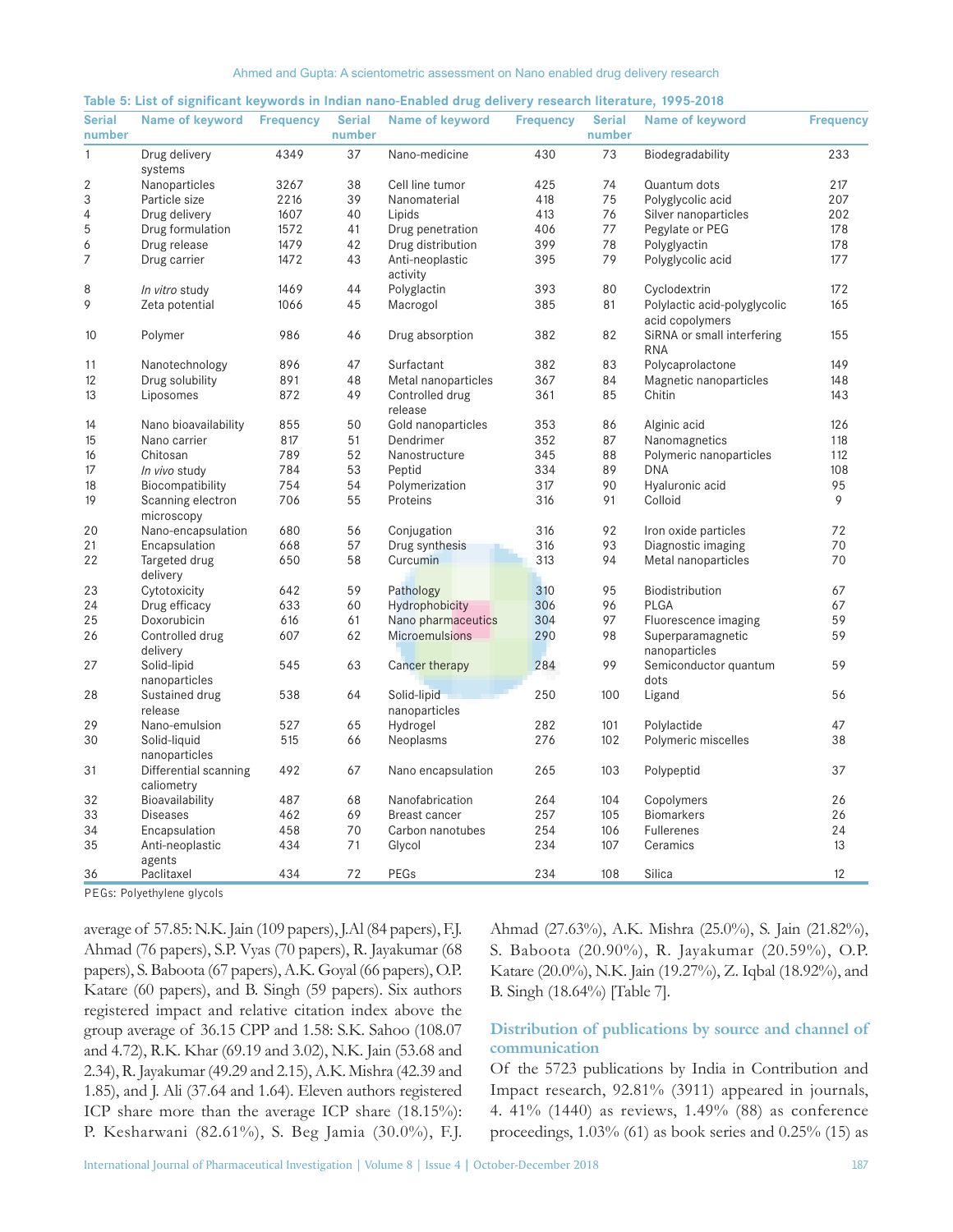| 0.01111517772200 |                                                                     |           |           |            |      |             |            |
|------------------|---------------------------------------------------------------------|-----------|-----------|------------|------|-------------|------------|
| Serial number    | Name of the organization                                            | <b>TP</b> | <b>TC</b> | <b>CPP</b> | HI   | $ICP (\%)$  | <b>RCI</b> |
|                  | Jamia Hamdard University, Delhi                                     | 304       | 7428      | 24.43      | 43   | 86 (28.29)  | 1.07       |
| $\overline{2}$   | Dr Harisingh Gour University, Sagar, M.P                            | 278       | 10,792    | 38.82      | 56   | 41 (14.75)  | 1.70       |
| 3                | Panjab University, Chandigarh                                       | 169       | 3766      | 22.28      | 32   | 36 (21.30)  | 0.97       |
| 4                | University of Delhi                                                 | 142       | 4315      | 30.39      | 31   | 46 (32.39)  | 1.33       |
| 5                | Indian Institute of Technology, Kharagpur                           | 113       | 4532      | 40.11      | 26   | 14 (12.39)  | 1.75       |
| 6                | Indian Institute of Technology, Mumbai                              | 112       | 1955      | 17.46      | 25   | 27(24.11)   | 0.76       |
| 7                | Banaras Hindu University, Varanasi                                  | 107       | 3197      | 29.88      | 29   | 29 (27.10)  | 1.30       |
| 8                | M. S. University of Varoda                                          | 104       | 3763      | 36.18      | 34   | 12 (11.54)  | 1.58       |
| 9                | Indo-Soviet Friendship College of Pharmacy                          | 104       | 1741      | 16.74      | 24   | 13(12.50)   | 0.73       |
| 10               | National Institute of Pharmaceutical Education and Research, Mohali | 101       | 7461      | 73.87      | 35   | 27 (26.73)  | 3.23       |
| 11               | Central Drug Research Institute, Lucknow                            | 98        | 2174      | 22.18      | 23   | 19 (19.39)  | 0.97       |
| 12               | Indian Institute of Technology, BHU, Varanasi                       | 94        | 2369      | 25.20      | 26   | 21 (22.34)  | 1.10       |
| 13               | Amrita Institute of Medical Sciences, Coimbatore                    | 93        | 3198      | 34.39      | 30   | 27 (29.03)  | 1.50       |
| 14               | Institute of Nuclear Medicine and Allied Sciences, Delhi            | 92        | 3091      | 33.60      | 32   | 15(16.30)   | 1.47       |
| 15               | Institute of Chemical Technology, Mumbai                            | 81        | 2784      | 34.37      | 23   | 14 (17.28)  | 1.50       |
| 16               | Jadavpur University, Kolkata                                        | 79        | 1010      | 12.78      | 20   | 9(11.39)    | 0.56       |
| 17               | Amrita Vishwa Vidyalayam University, Kochi                          | 79        | 2685      | 33.99      | 27   | 20 (25.32)  | 1.48       |
| 18               | Indian Institute of Technology, New Delhi                           | 75        | 893       | 11.91      | 17   | 16 (21.33)  | 0.52       |
| 10               | Indian Institute of Chemical Technology, Hyderabad                  | 68        | 1830      | 26.91      | 23   | 20 (29.41)  | 1.18       |
| 20               | Indian Institute of Science, Bengaluru                              | 67        | 1345      | 20.07      | 22   | 26 (38.81)  | 0.88       |
| Total            |                                                                     | 2360      | 70,329    | 29.80      | 28.9 | 518 (21.95) | 1.30       |
| Total of India   |                                                                     | 5897      | 135,043   | 22.90      |      |             |            |
|                  | Share of top 20 organizations in India's total output               | 40.02     | 52.08     |            |      |             |            |

#### **Table 6: Scientometric profile of the top 20 most Indian productive organizations on nano-enabled drug delivery research during 1995-2018**

TP: Total paper, TC: Total citation, CPP: Citations per paper, HI: h-index, ICP: International collaborative paper, RCI: Relative citation index

| Table 7: Scientometric profile of top 20 most productive Indian authors in nano-enabled drug delivery research during |  |  |
|-----------------------------------------------------------------------------------------------------------------------|--|--|
| 1995-2018                                                                                                             |  |  |

| <b>Serial number</b> | Name of the author                   | <b>Affiliation of the author</b>               | ТP    | <b>TC</b> | <b>CPP</b> | HI    | $ICP$ $(\%)$ | <b>RCI</b> |
|----------------------|--------------------------------------|------------------------------------------------|-------|-----------|------------|-------|--------------|------------|
|                      | N.K. Jain                            | Dr. Harisingh Gour University, Sagar           | 109   | 5851      | 53.68      | 42    | 21 (19.27)   | 2.34       |
| $\overline{2}$       | J. Ali                               | Jamia Hamdard University, Delhi                | 84    | 3162      | 37.64      | 26    | 15 (17.86)   | 1.64       |
| 3                    | F.J. Ahmad                           | Jamia Hamdard University, Delhi                | 76    | 2356      | 31.00      | 22    | 21 (27.63)   | 1.35       |
| 4                    | S.P. Vyas                            | IFS College of Pharmacy, Moga                  | 70    | 2177      | 31.10      | 29    | 3(4.29)      | 1.36       |
| 5                    | R. Jayakumar                         | Amrita Vishwa Vidyalayam University, Kochi     | 68    | 3352      | 49.29      | 27    | 14 (20.59)   | 2.15       |
| 6                    | S. Baboota                           | Jamia Hamdard University, Delhi                | 67    | 2135      | 31.87      | 25    | 14 (20.90)   | 1.39       |
| 7                    | A.K. Goval                           | Dr Harisingh Gour University                   | 66    | 1612      | 24.42      | 23    | 0(0.00)      | 1.07       |
| 8                    | O.P. Katare                          | Panjab University, Chandigarh                  | 60    | 894       | 14.90      | 18    | 12 (20.00)   | 0.65       |
| 9                    | B. Singh                             | Panjab University, Chandigarh                  | 59    | 1012      | 17.15      | 18    | 11(18.64)    | 0.75       |
| 10                   | S. Jain                              | National Institute of Pharmaceutical Education | 55    | 1677      | 30.49      | 21    | 12 (21.82)   | 1.33       |
|                      |                                      | and Research, Mohali                           |       |           |            |       |              |            |
| 11                   | S. Talegaonkar                       | Jamia Hamdard University, Delhi                | 55    | 1988      | 36.15      | 19    | 5(9.09)      | 1.58       |
| 12                   | G. Rath                              | IFS College of Pharmacy, Moga                  | 51    | 843       | 16.53      | 18    | 0(0.00)      | 0.72       |
| 13                   | P. Kesharwani                        | Dr Harisingh Gour University, Sagar            | 46    | 1357      | 29.50      | 18    | 38 (82.61)   | 1.29       |
| 14                   | S.K. Sahoo                           | Institute of Life Sciences, Bhubaneshw.        | 45    | 4863      | 108.07     | 27    | 4(8.89)      | 4.72       |
| 15                   | A.K. Mishra                          | Institute of Nuclear Medicine and Allied       | 44    | 1865      | 42.39      | 24    | 11(25.00)    | 1.85       |
|                      |                                      | Sciences, Delhi                                |       |           |            |       |              |            |
| 16                   | R.K. Khar                            | Dr. Harisingh Gour University, Sagar           | 43    | 2975      | 69.19      | 22    | 5(11.63)     | 3.02       |
| 17                   | T. Garg                              | IFS College of Pharmacy, Moga                  | 41    | 828       | 20.20      | 17    | 0(0.00)      | 0.88       |
| 18                   | C.P. Sharma                          | SCTIMST, Trivandrum                            | 41    | 1414      | 34.49      | 19    | 5(12.20)     | 1.51       |
| 19                   | S. Beg                               | Jamia Hamdard University, Delhi                | 40    | 816       | 20.40      | 15    | 12 (30.00)   | 0.89       |
| 20                   | Z. Iqbal                             | Jamia Hamdard University, Delhi                | 37    | 648       | 17.51      | 13    | 7(18.92)     | 0.76       |
| Total of 20 authors  |                                      |                                                | 1157  | 41,825    | 36.15      | 22.15 | 210 (18.15)  | 1.58       |
| Total of India       |                                      |                                                | 5897  | 135,043   | 22.90      |       |              |            |
|                      | Share of 20 authors in India's total |                                                | 19.62 | 30.97     |            |       |              |            |

TP: Total paper, TC: Total citation, CPP: Citations per paper, HI: h‑index, ICP: International collaborative paper, RCI: Relative citation index

trade publications, and 1% as multivolume reference work during 1995–2018. Three hundred and seventy-six journals participated in Indian NEDD research, of which 282 journals contributed 1–10 papers each, 28 journals 11–20 papers each, 43 journals 21–50 papers each, 19 journals 51–100 papers each, and 4 journals 101–169 papers each. The cumulative output of top 20 journals accounted for 34.56% of total Indian journal output, which decreased from 40.35% during 1995–2006 to 34.43% during 2007–2018. The leading journals contributing to Indian research in NEDD research are listed in Table 6. Colloid and Surfaces B. Biointerfaces (169 publications), followed by Nanomedicine (147 publications), International Journal of Macromolecules (156 publications), International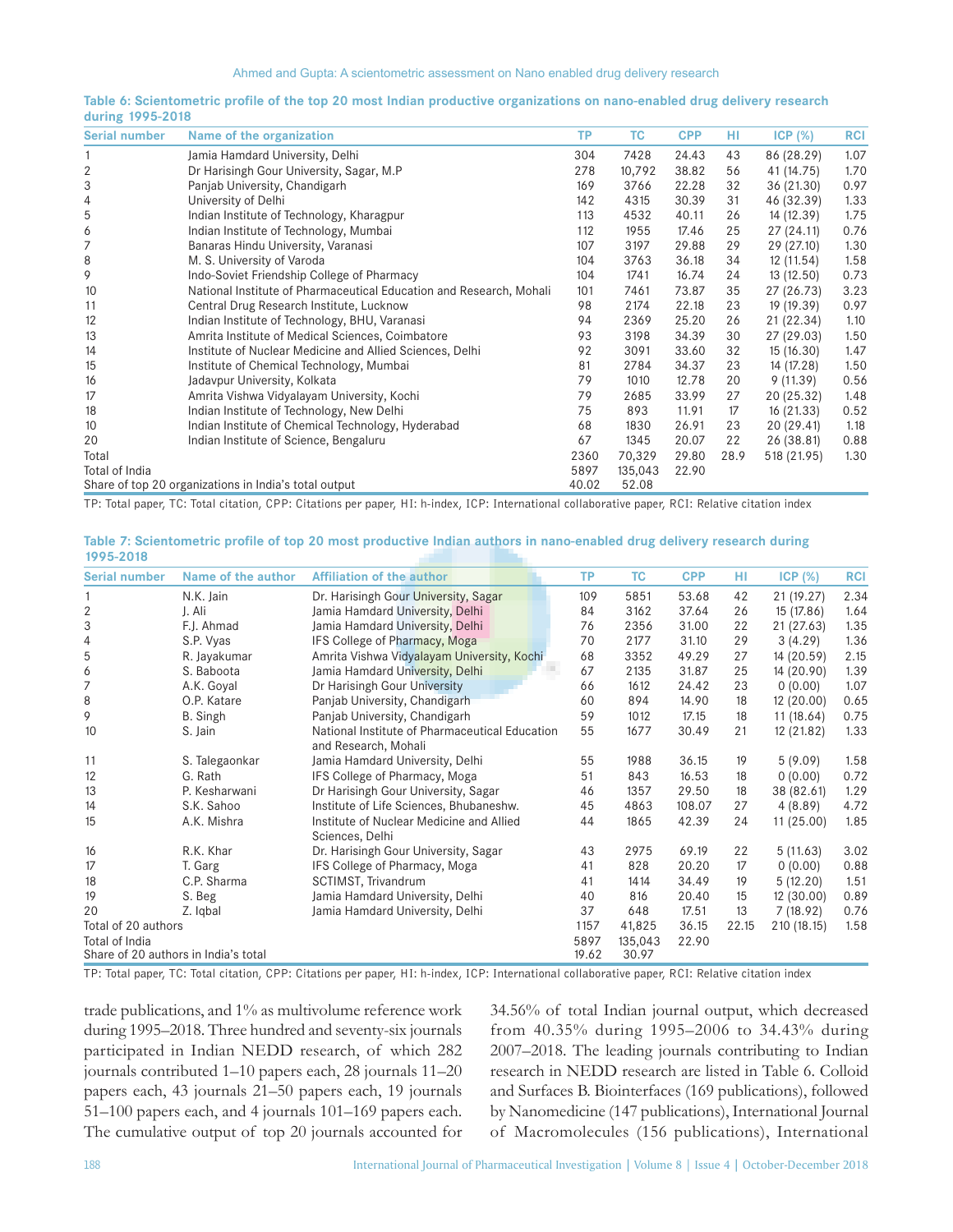Journal of Pharmaceutics (132 publications)*,* etc., during 1995–2018 [Table 8].

## **Highly cited papers**

Out of 5897 papers from the Indian scholars on NEDD research published during 1995–2018, there were 231 highly cited papers having received citations from 100 to 2802 citations per paper (153 in 100–200 citations range each, 49 in 200–399 citations range, 16 in 400–699 citations range, 3 in 700–100 citations range, and the remaining 7 papers in 1042–2802 citation range) during 1995–2018.

Together these 231 papers accounted for 58,559 citations, averaging 253.50 citations per paper. The 231 highly cited papers had participation from 20 countries: the USA (18 papers); Japan and Germany (7 papers); the UK, Italy, and Malaysia (4 papers each); France, Israel, Singapore, and South Korea (3 papers each); Brazil and Canada (2 papers each); and Austria, Belgium, China, Greece, Hungry, Ireland, Jordan, Norway, Oman, Portugal, Saudi Arabia, Slovenia, Serbia, South Africa, Spain, and Taiwan (1 paper each).

One hundred and eleven Indian organizations participating in these 231 highly cited papers, including Dr. H.S. Gour University, Sagar (27 papers), National Institute of Pharmaceutical Education and Research, Mohali and Institute of Life Sciences, Bhubaneswar (17 papers each), Jamia Hamdard University, Delhi (14 papers), M.S. University of Baroda (9 papers), University Institute of

Chemical Technology, Mumbai and Bombay College of Pharmacy (8 papers each), Postgraduate Institute of Medical Education and Research, Chandigarh (7 papers), University of Delhi, National Chemical Laboratory, Pune and Indian Institute of Technology, Kharagpur (6 papers each), SCTIMST, Trivandrum and Amrita Institute of Medical Sciences, Cochin (5 papers each), Karnatak University, Dharwad, Kakatiya University, Warangal, Pt. Ravishankar Shukla University, Raipur and Indian Institute of Chemical Technology, Hyderabad (4 papers each), National Institute of Interdisciplinary Research, Trivandrum, Central Drug Research Institute, Lucknow, INMAS-Delhi, National Institute of Science, Education and Research, Bhubaneswar, Indian Institute of Technology, Guwahati, Institute of Medical Sciences, BHU, Varanasi and J.S.S. College of Pharmacy, Ooctacamud (3 papers each), Sri Krishnadevaraya University, University of Kerala, Institute of Himalayan Bioresource Technology, Palampur, Bhabha Atomic Research Centre, Mumbai, Indian Institute of Technology, Mumbai, Birla Institute of Technology and Science, Pilani, Institute of Technology, BHU, Varanasi and Barchana's Women's College, Jaipur (2 papers), and rest of the organizations contributed only 1 paper each.

If the 231 highly cited papers (135 articles, 94 reviews, and 2 conference papers), 129 have zero collaboration and 102 involve national and international collaboration (64 national collaboratives and 38 international collaboratives).

**Table 8: Top 15 most productive journals reporting output from Indian scholars in nano-enabled drug delivery research during 1995-2018**

| <b>Serial number</b>                              | Name of the journal                                                  | <b>Number of papers</b> |           |           |
|---------------------------------------------------|----------------------------------------------------------------------|-------------------------|-----------|-----------|
|                                                   |                                                                      | 1995-2006               | 2007-2018 | 1995-2018 |
|                                                   | Colloid and Surfaces B. Biointerfaces                                |                         | 168       | 169       |
|                                                   | Nanomedicine                                                         |                         | 146       | 147       |
| 3                                                 | International Journal of Macromolecules                              |                         | 156       | 156       |
| 4                                                 | International Journal of Pharmaceutics                               |                         | 123       | 132       |
| 5                                                 | Drug Delivery                                                        |                         | 119       | 119       |
| 6                                                 | Journal of Biomedical Nanotechnology                                 |                         | 98        | 98        |
| 7                                                 | Journal of Drug Targeting                                            |                         | 86        | 94        |
| 8                                                 | Artificial Cells Nanomedicine and Biotechnology                      |                         | 92        | 92        |
| 9                                                 | Expert Opinion on Drug Delivery                                      |                         | 86        | 86        |
| 10                                                | <b>Journal of Controlled Release</b>                                 | 8                       | 74        | 82        |
| 11                                                | <b>Current Drug Delivery</b>                                         |                         | 79        | 81        |
| 12                                                | Materials Science and Engineering C                                  |                         | 79        | 79        |
| 13                                                | <b>RSC Advances</b>                                                  |                         | 77        | 77        |
| 14                                                | Drug Development and Industrial Pharmacy                             |                         | 72        | 75        |
| 15                                                | International Journal of Pharmaceutical Sciences Review and Research |                         | 74        | 74        |
| 16                                                | International Journal of Pharmacy and Pharmaceutical Sciences        |                         | 72        | 72        |
| 17                                                | Critical Reviews in Therapeutic Drug Carrier Research                |                         | 65        | 68        |
| 18                                                | AAPS Pharmacitech                                                    |                         | 61        | 67        |
| 19                                                | International Journal of Nanomedicine                                |                         | 63        | 64        |
| 20                                                | <b>Current Pharmaceutical Design</b>                                 |                         | 55        | 59        |
| Total of 20 journals                              |                                                                      | 46                      | 1845      | 1891      |
| Total India journal output                        |                                                                      | 114                     | 5358      | 5472      |
| Share of top 20 journals in Indian journal output |                                                                      | 40.35                   | 34.43     | 34.56     |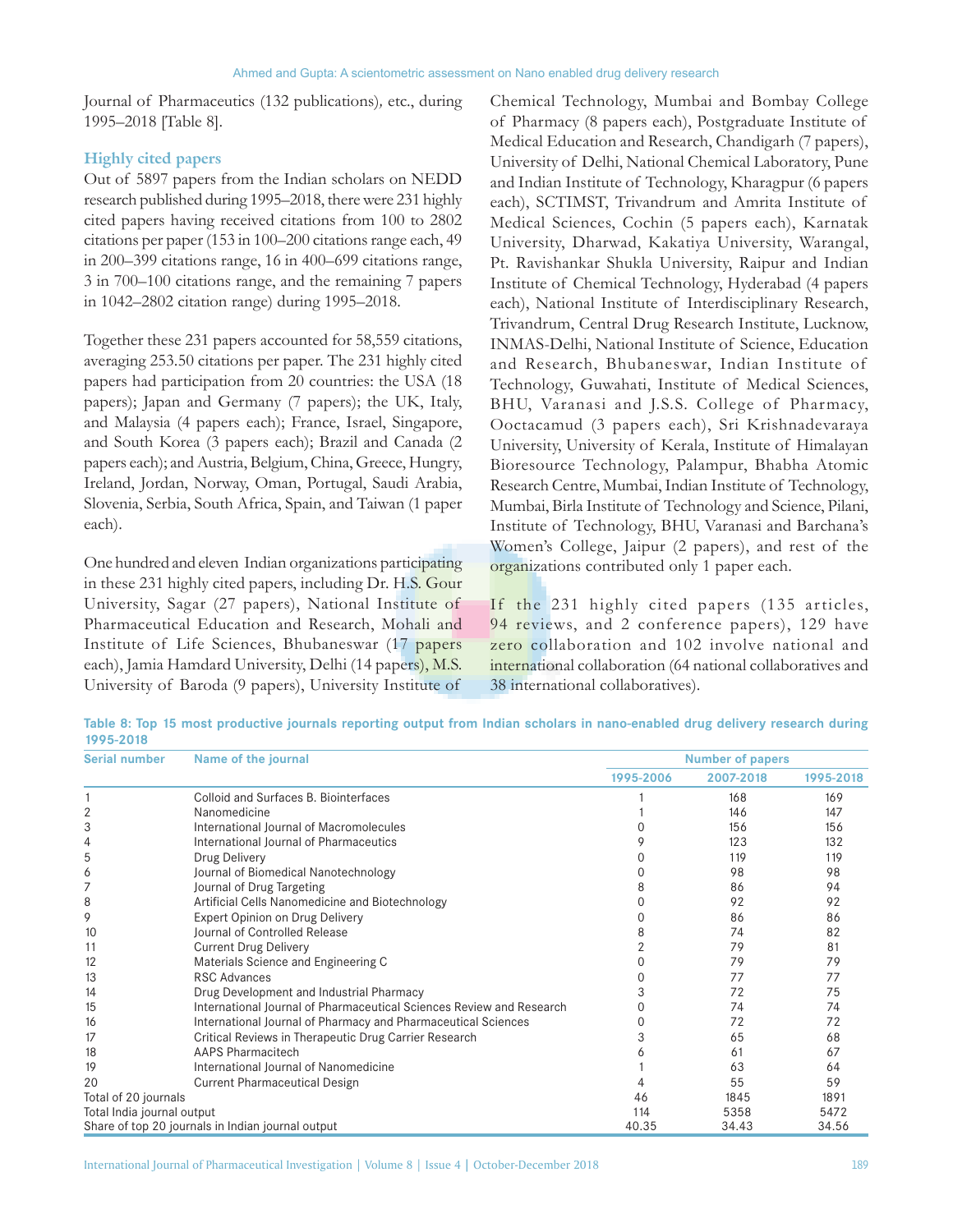The 231 highly cited papers were published in 88 journals, including 17 papers in Journal of Control Release, 16 papers in Nanomedicine, 11 papers in International Journal of Pharmaceutics and Biomaterials, 8 papers in European Journal of Pharmaceutical Sciences, 7 papers each in and European Advanced Drug Delivery Review, AAPS Pharm Sci Tech and Journal of Pharmaceutics and Biopharmaceutics, 5 papers each in Carbohydrate Polymers and Journal of Drug Targeting, 4 papers each in Colloids and Surfaces. B. Interfaces, Drug Discovery Today, Journal of Pharmacy and Pharmacology, Journal of Pharmacy and Pharmaceutical Sciences and Pharmaceutical Research, 3 papers each in Acta Biomaterialia, Biotechnological Advances, Bio-macromolecules, Chemical Society Reviews, International Journal of Nanomedicine, Journal of Antimicrobial Chemotherapy and Tuberculosis and 2 papers each in AAPS Journal, ACS Nano, ACS Applied Materials and Interfaces, Current Pharmaceutical Design, Biological and Pharmaceutical Bulletin, Critical Review in Therapeutic Drug Carrier System, Chemistry –A European Journal, Expert Opinion on Drug Delivery, Journal of Colloid and Interface Science, Journal of Pharmaceutical Sciences, Nanoscale and Polymer Plastic Technology and Engineering and 1 paper each in other journals.

#### **CONCLUSION**

There is a wide range of nanoparticulate materials and structures being developed for the delivery of therapeutic compounds. Each has its own particular advantages, but as these nanoparticles become optimized for their specific application, the outcome will be better-controlled therapy as a result of targeted delivery of smaller amounts of effective drugs to the required sites in the body. This is being made possible through the use of advanced material, improved control of particle size, and better understanding of interface between the biological and material surfaces and their effects *in vivo*. Some nanoparticle-based products are already approved by the USFDA, and several others are currently under development and clinical assessment. The analysis presented above offers useful technical intelligence to help researchers for identifying potential collaborators and to help inform R and D management and science and innovation policy for such nanotechnologies. Finally, it is suggested that India needs to develop specific plans of action and ensure its implementation at national level and also prioritize national goals for NEDD research.

### **DISCUSSION**

The global NEDD research output (53,079) originated in 134 countries during 1995–2018. The 85.04% of total global publication share, however, came from only 10 most productive countries during 1995–2018, which showed increase from 82.08% during 1995–2006 to 85.24% during 2007–2018. The USA, among top 10 countries, accounted for the highest publication share (24.95%), followed by China (22.78%), India (11.11%), Germany, the UK, South Korea and Italy (from 4.00% and 4.58%), and Iran, Japan, and France (from 3.46% to 3.86%) during 1995–2018. China, India, Iran, and Italy showed increase in their global publication share (0.08%–115.28%), as against decrease in the USA, France, Germany, Japan. The UK and South Korea (from 3.46% to 3.86%) from 1995–06 to 2007–2018.

India had published 5897 publications in NEDD research during 1995–2018, which showed increase from 1 in the year 1995 to 95 in the year 2018, averaging 42.99% annual growth rate. India's share in the global publication output in NEDD research was 11.11% during 1995–2018, which showed increase from 4.52% during 1995–2006 to 11.55% during 2007–2018. India's citation impact in NEDD research averaged to 22.90 CPP during 1995–2018, which dropped from 150.66 during 1995–2006 to 19.24 during 2007–2018. The share of India's international collaborative papers was 20.35% during 1995–2018, which showed increase from 14.57% during 1995–2006 to 20.50% during 2007–2018. Pharmacology, toxicology and pharmaceutics registered the highest publications share (53.72%), followed by biochemistry, genetics and molecular Biology (27.51%), materials science (25.57%), engineering (22.01%), chemical engineering (20.89%), medicine (19.50%) and chemistry (19.31%) during 1995–2018.

Six hundred and fifty-eight organizations and 811 authors participated in Indian NEDD research, of which the top 20 most leading organizations and authors together contributed 40.02% and 19.62% as their share of Indian publication output and 52.08% and 30.97% as their share of Indian citation output, respectively, during 1995–2018. Indian organizations, showing comparatively higher productivity in NEDD research were: Jamia Hamdard University, Delhi (304 papers); Dr. Harisingh Gour University, Sagar, M.P. (278 papers); Panjab University, Chandigarh (169 papers); and University of Delhi (142 papers). Similarly, Indian organizations showing comparatively higher citation impact per paper and relative citation index were: National Institute of Pharmaceutical Education and Research, Mohali (73.87 and 3.23), Indian Institute of Technology, Kharagpur (40.11 and 1.75), Dr Harisingh Gour University, Sagar, M.P. (38.82 and 1.70), M.S. University of Baroda (36.18 and 1.58), Amrita Institute of Medical Sciences, Coimbatore (34.39 and 1.50), Institute